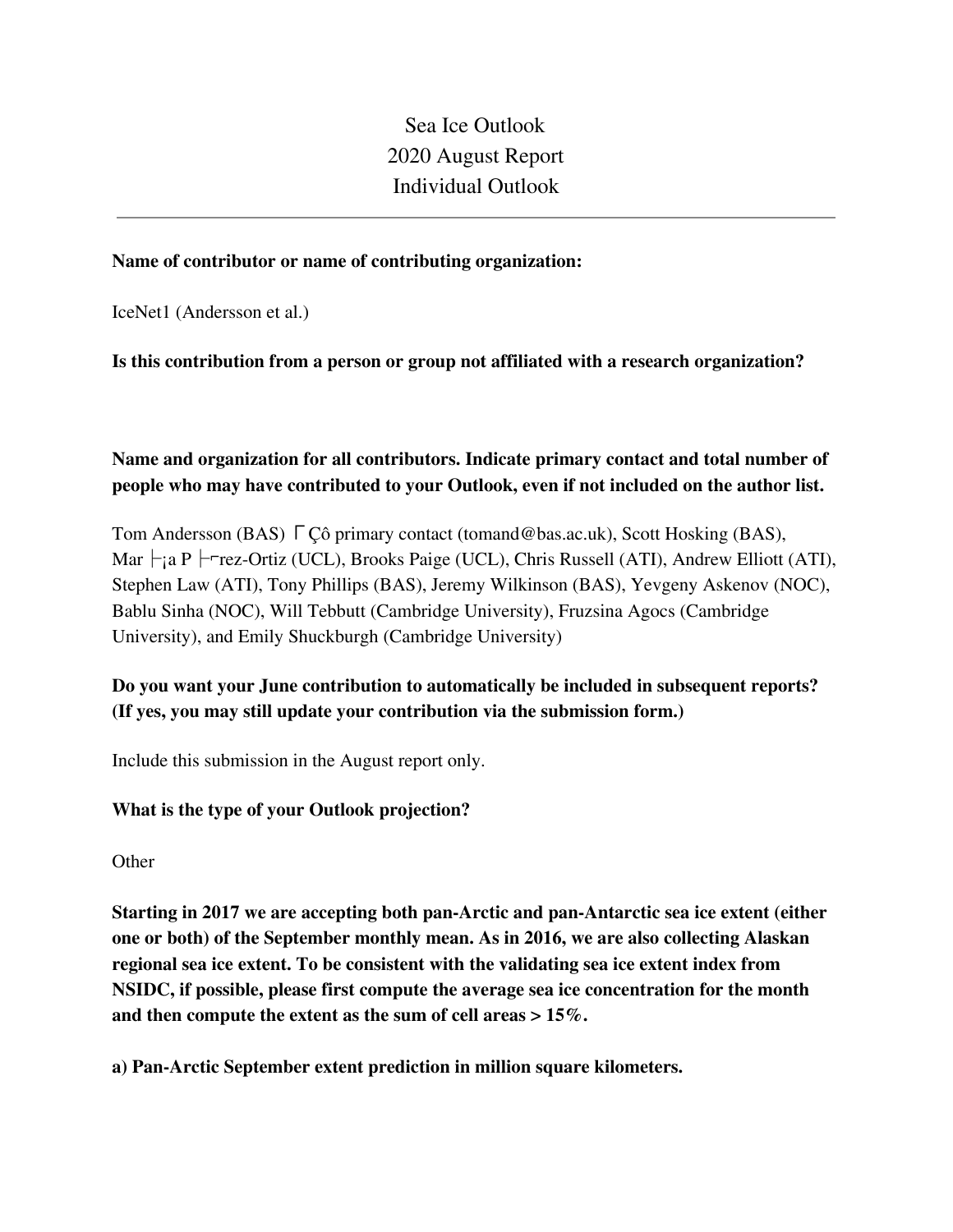**b) same as in (a) but for pan-Antarctic. If your method differs substantially from that for the Arctic, please enter it as a separate submission.**

**c) same as in (b) but for the Alaskan region. Please also tell us maximum possible extent if every ocean cell in your region were ice covered.**

# **"Executive summary" of your Outlook contribution (using 300 words or less) describe how and why your contribution was formulated. To the extent possible, use non-technical language.**

IceNet is an interdisciplinary data science project aimed at improving Arctic sea ice forecasts and understanding, with a team of both sea ice and computer science experts. IceNet is currently at version 1, and the model is called IceNet1. The design of IceNet1 is inspired by AIΓÇÖs ability to automatically learn complex relationships between variables from large amounts of raw data. In particular, IceNet1 takes the form of a U-Net architecture - a model that receives image inputs and produces image outputs - which has achieved widespread success in medical imaging segmentation problems. IceNet1 is trained to predict the future 12 months of spatial pan-Arctic sea ice classification maps based on the past 12 months of SIC, as well as the past few months of other climatological variables (such as atmosphere and ocean temperature anomalies, sea level pressure, and surface wind). IceNet1 was presented at a SIPN2 Webinar, available from this link at 35.07: https://youtu.be/l-R8PNL5Hdo?t=2107. Note that at the time of writing IceNet is under continual development and results from a research project funded by the Alan Turing InstituteΓÇÖs Data Science for Science programme.

#### **Brief explanation of Outlook method (using 300 words or less).**

At each 25x25 km ocean grid cell in the Arctic and at each forecast leadtime from 1 to 12 months ahead, IceNet1 produces a probability that the SIC will be less than 15% (no ice), between 15% and 80% (marginal ice), or above 80% (full ice). To compute the sea ice probability (SIP) for this SIO submission, we sum the probability of the two ice classes to obtain the probability that  $SIC > 15\%$ . To compute the SIE, we sum the area of grid cells whose  $SIP >$ 0.5. IceNet learns to predict sea ice through gradient descent optimisation with over 10 million free parameters. This process is called training, and attempts to minimise the error between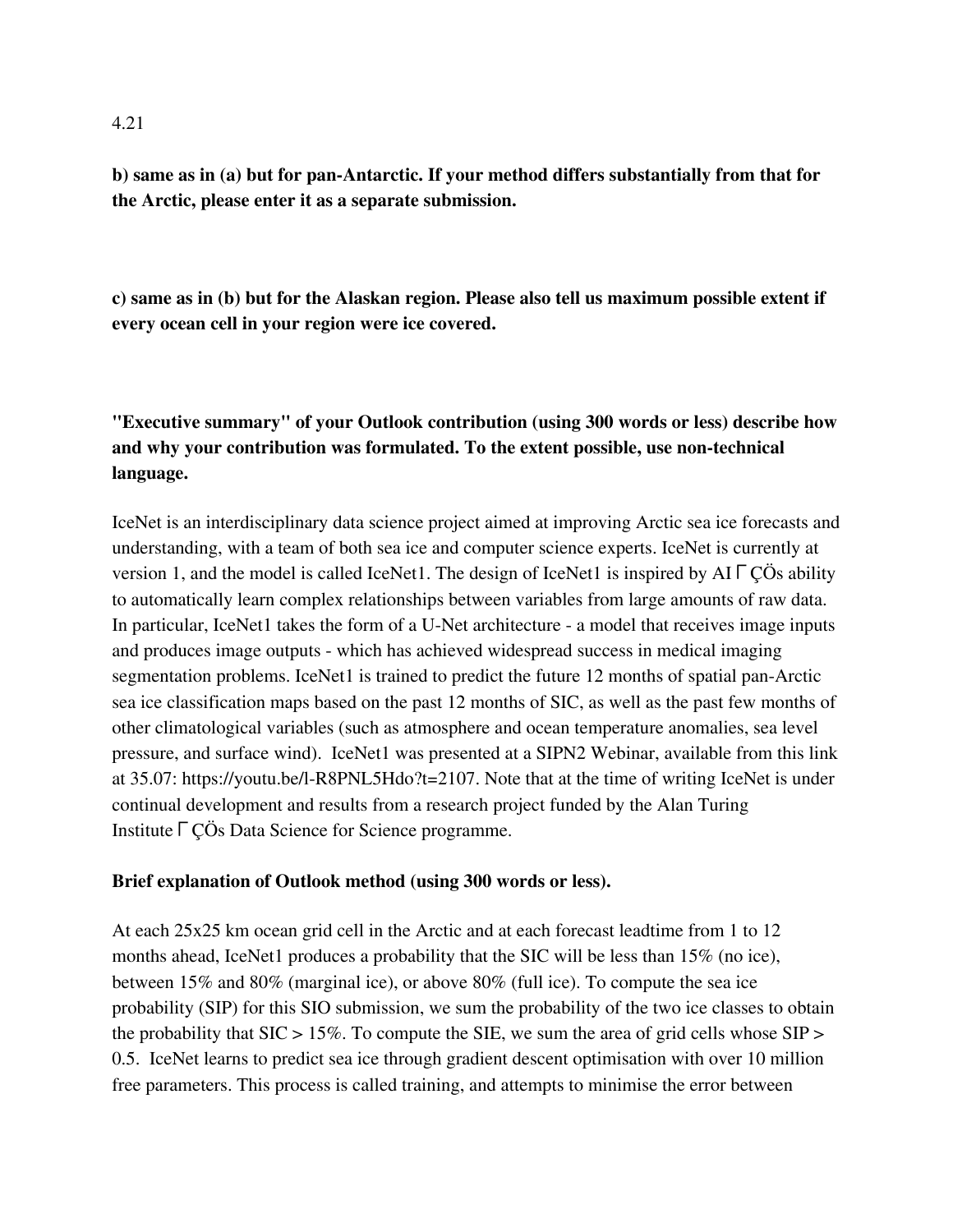predictions and reality over a training dataset. To account for the limited amount of observational months available, we leverage >10,000 months of climate model data by pre-training IceNet1 on historical and future scenario runs from the MRI-ESM2.0 climate model, a concept known as transfer learning. After pre-training, we fine-tune IceNet1ΓÇÖs parameters on the observational data record from 1979-2011. We use NSIDC NASA Team for the SIC data and ERA5 reanalysis for the climatological data. The observational data period from 2012-2017 is held out and used to assess IceNet1ΓÇÖs hindcast predictive skill during the development process. IceNet1 contains over 43 million trainable parameters and comprises an ensemble of four neural networks trained with different parameter initialisations. The ensemble member predictions are averaged to produce the final prediction.

#### **Tell us the dataset used for your initial Sea Ice Concentration (SIC).**

NSIDC NASA Team, https://nsidc.org/data/nsidc-0081, https://doi.org/10.5067/U8C09DWVX9LM.

**Tell us the dataset used for your initial Sea Ice Thickness (SIT) used. Include name and date.**

**If you use a dynamic model, please specify the name of the model as a whole and each component including version numbers and how the component is initialized:**

[DynamicModelType]

**If available from your method. a) Uncertainty/probability estimates:**

**Median**

#### **Ranges**

3.74-4.68

## **Standard Deviations**

0.47